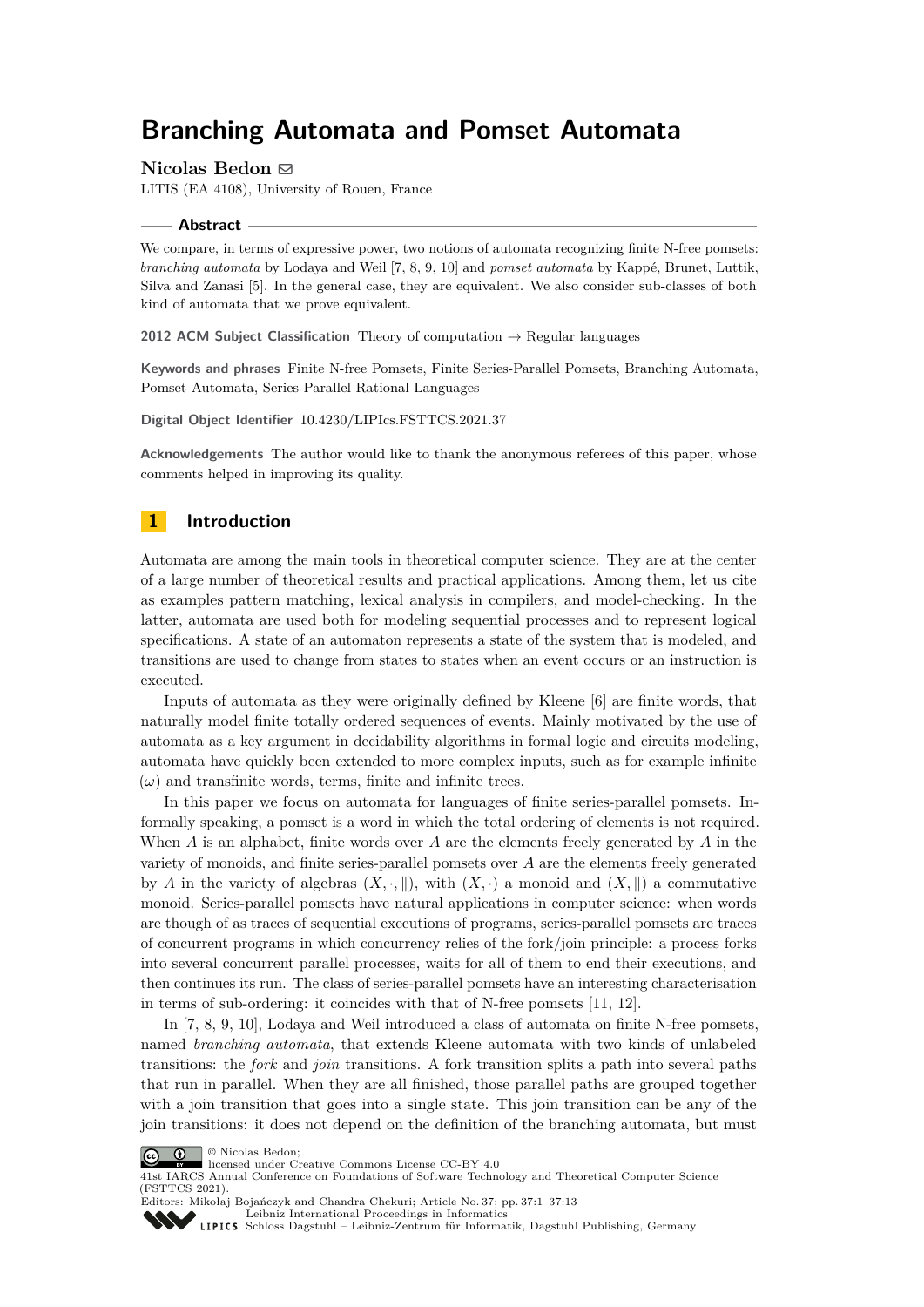## **37:2 Branching Automata and Pomset Automata**

be chosen consistently with the definition of a path; in particular it may not be unique, and may not exist. Lodaya and Weil defined rational expressions for this class, and studied the algebraic counterpart of branching automata.

Kappé, Brunet, Luttik, Silva and Zanasi [\[5\]](#page-12-4) introduced another class of automata on finite N-free pomsets, named *pomset automata*. Their approach is an extension of Kleene automata by an additional kind of transitions that split a path into several paths that run in parallel, and define also the destination state to reach when all those parallel paths terminate. Whereas in the definition of branching automata the fork transition that starts parallel paths and the join transition that ends are not linked, both the start and the end are defined by the same transition in pomset automata. In the general case, languages of pomset automata are those of context-free grammars. Assuming a restriction on the definition of pomset automata, their languages are precisely the series-parallel rational languages, which are defined similarly to the usual rational languages of finite words with additional parallel product and a parallel iteration.

In this paper we compare branching and pomset automata. We first slightly generalize the original definition of branching automata by allowing the empty pomset in parallel parts of paths, and show that this corresponds to remove a condition on the rational expressions of the Kleene-like theorem of Lodaya and Weil. Under this generalisation, languages of branching automata are exactly the languages of context-free grammars. As a consequence, they are also exactly the languages of pomset automata. We finally characterize the sub-class of branching automata corresponding to series-parallel rational languages. All results are effective.

# **2 Notation and basic definitions**

Let *E* be a set. We denote by  $\mathcal{P}(E)$ ,  $\mathcal{P}^+(E)$  and  $\mathcal{M}^{\geq 1}(E)$  respectively the set of subsets of *E*, the set of non-empty subsets of *E* and the set of multi-subsets of *E* with at least two elements. For any integer *n*, the set  $\{1, \ldots, n\}$  is denoted [*n*] and the group of permutations of [*n*] by  $S_n$ . The cardinality of E is denoted by  $|E|$ . When  $c = (x, y)$  is a pair, we denote by  $\pi_1(c) = x$  and  $\pi_2(c) = y$ .

An alphabet is a set *A* whose elements are named *letters*. Since in this paper all alphabets are finite and non-empty we will omit to mention it. *Pomsets* (*partially ordered multi-sets*) are a generalization of words [\[2,](#page-12-8) [3,](#page-12-9) [13\]](#page-12-10). A *labeled poset*  $(P, \langle P, \rho_P \rangle)$  over an alphabet *A* consists of a set *P*, a partial ordering  $\lt_P$  of the elements of *P* and a labeling map  $\rho_P$ :  $P \to A$ . For simplicity we often denote  $(P, \langle P, \rho_P \rangle)$  by P. Two labeled posets  $(P, \langle P, \rho_P \rangle)$  and  $(Q, \langle \rho, \rho_Q \rangle)$ are *isomorphic* if there is a bijection from *P* to *Q* that preserves and reflects both labeling and ordering. A *pomset P* over *A* is (a representative of) an isomorphism class of labeled posets over *A*. The *width* of *P* is the maximal size of an antichain of *P*. Observe that the finite pomsets of width 1 correspond precisely to the usual finite words: finite totally ordered sequences of letters. The unique empty pomset is denoted by  $\epsilon$ , and the unique pomset consisting of only one element labeled by  $a \in A$  is simply denoted a. Since in this paper all labeled posets and pomsets are finite we omit to say it by now.

Let  $(P, \langle P, \rho_P \rangle)$  and  $(Q, \langle Q, \rho_Q \rangle)$  be two disjoint pomsets over respectively *A* and *A'*. The *parallel product* of *P* and *Q*, denoted *P*  $\parallel$  *Q*, is the pomset  $(P \cup Q, \lt_P \cup \lt_Q, \rho_P \cup \rho_Q)$  over  $A \cup A'$ . The *sequential product* of *P* and *Q*, denoted by  $P \cdot Q$  or *PQ* for simplicity, is the pomset  $(P \cup Q, \leq_P \cup \leq_Q \cup P \times Q, \rho_P \cup \rho_Q)$  over  $A \cup A'$ . Observe that the parallel product is an associative and commutative operation on pomsets, whereas the sequential product does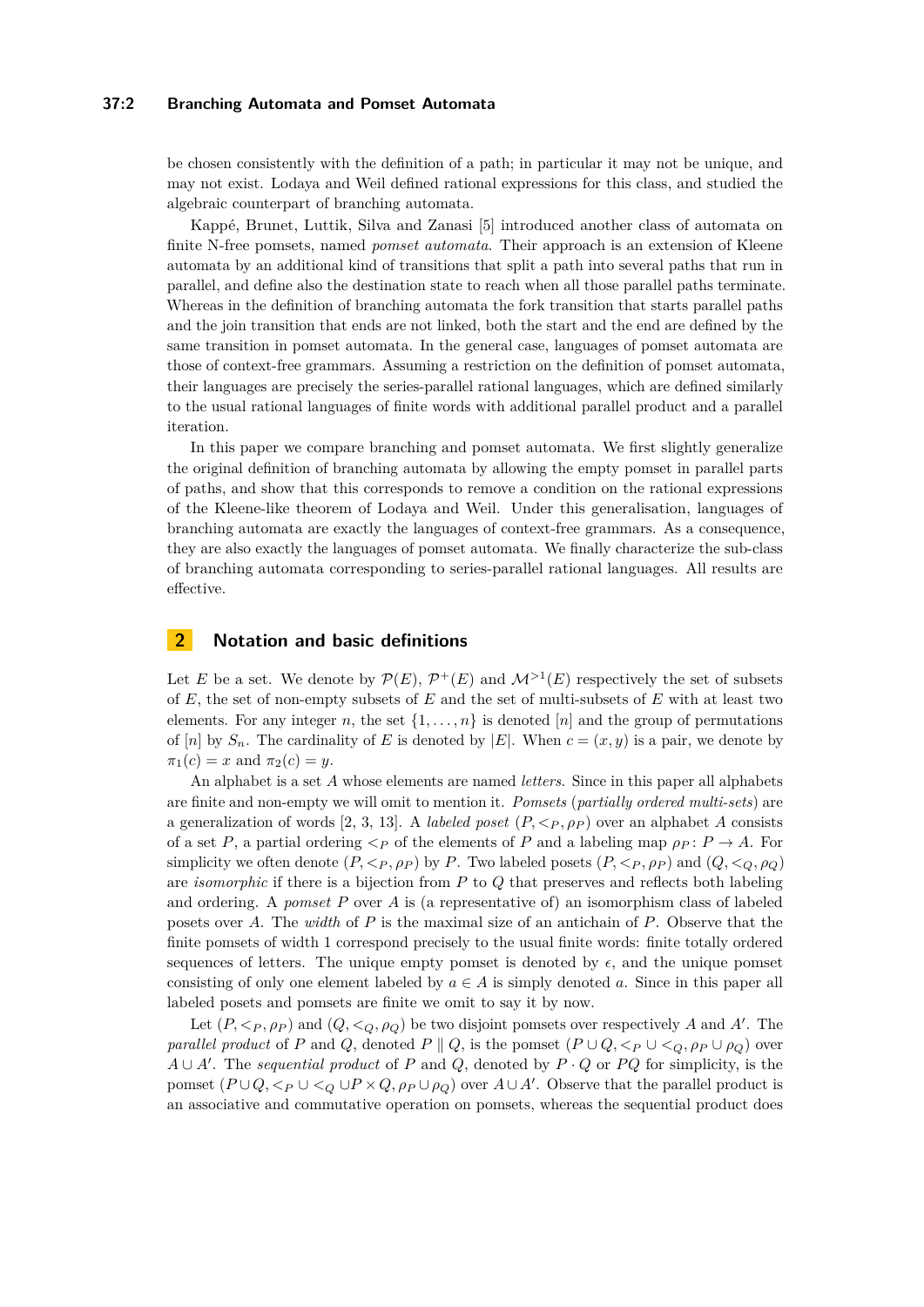## **N. Bedon 37:3**

not commute (but is associative). The parallel and sequential products can be generalized to finite sequences of pomsets. Let  $(P_i)_{i \leq n}$  be a finite sequence of pomsets. We denote by  $\prod_{i \leq n} P_i = P_0 \cdot \cdots \cdot P_n$  and  $||_{i \leq n} P_i = P_0 || \cdots || P_n$ .

The class of *series-parallel* pomsets over *A*, denoted *SP*(*A*), is defined as the smallest class containing  $\epsilon$  and *a* for all  $a \in A$ , and closed under finite parallel and finite sequential product. It is well known that this class corresponds precisely to the class of N-free pomsets [\[11,](#page-12-6) [12\]](#page-12-7) over *A*, in which the exact ordering relation between any four elements  $x_1, x_2, x_3, x_4$  cannot be  $x_1 < x_2$ ,  $x_3 < x_2$  and  $x_3 < x_4$ . We write  $SP^+(A)$  for  $SP(A) - \{\epsilon\}$ . Note that for every pomset *P* of *SP*(*A*) exactly one of the following is true: (i)  $P = \epsilon$ , (ii)  $P = a \in A$ , (iii)  $P = RS$  or (iv)  $P = R \parallel S$  for some non-empty pomsets  $R, S$ .

A *language* of *SP*(*A*) is a sub-class of *SP*(*A*). Sequential and parallel products are extended from pomsets to languages of pomsets in the usual way: when *L* and *L'* are languages of pomsets and *op* is either the sequential or the parallel product, then *L* op  $L' =$  $\{P \text{ op } P' : P \in L, P' \in L'\}.$ 

Let *A* and *B* be two alphabets,  $P \in SP(A)$ ,  $L \subseteq SP(B)$  and  $\xi \in A$ . The language of  $SP(A \setminus \{\xi\} \cup B)$  consisting of the pomset *P* in which each element labeled by the letter  $\xi$  is non-uniformly replaced by a pomset of *L* is denoted by *L*◦*ξP*. By *non-uniformly* we mean that the elements labeled by *ξ* may be replaced by different elements of *L*. This substitution *L*◦*<sup>ξ</sup>* is the homomorphism from  $(SP(A), \|, \Pi)$  into the power-set algebra  $(\mathcal{P}(SP(A \cup B)), \|, \Pi)$ with  $\xi \mapsto L$  and  $a \mapsto a$  for all  $a \in A \setminus \{\xi\}$ . Formally:

$$
L \circ_{\xi} \epsilon = \{\epsilon\}
$$
  
\n
$$
L \circ_{\xi} a = \begin{cases} \{a\} & \text{if } a \in A \setminus \{\xi\} \\ L & \text{if } a = \xi \end{cases}
$$
  
\n
$$
L \circ_{\xi} (P_1 \cdot P_2) = (L \circ_{\xi} P_1) \cdot (L \circ_{\xi} P_2)
$$
  
\n
$$
L \circ_{\xi} (P_1 \parallel P_2) = (L \circ_{\xi} P_1) \parallel (L \circ_{\xi} P_2)
$$

This operation can again be extended from pomsets to languages of pomsets by  $L' \circ_{\xi} L =$  $∪_{P∈L}L' ∘_ξ P$ .

▶ **Example 1.** Let  $B = \{a, b\}$ ,  $A = B \cup \{\xi\}$ ,  $P = b \parallel (\xi \cdot \xi) \in SP(A)$  and  $L = \{a \parallel b, b \cdot a\}$  $SP(B)$ . Then  $L \circ_{\xi} P = \{b \mid ((a \mid b) \cdot (a \mid b)), b \mid ((b \cdot a) \cdot (b \cdot a)), b \mid ((a \mid b) \cdot (b \cdot a)), b \mid$  $((b \cdot a) \cdot (a \parallel b))$ .

We also set

$$
L^{*\xi} = \bigcup_{i \in \mathbb{N}} L^{i\xi} \text{ with } L^{0\xi} = \{\xi\} \text{ and } L^{(i+1)\xi} = (\bigcup_{j \leq i} L^{j\xi}) \circ_{\xi} L
$$

$$
L^* = \{\prod_{i \leq n} P_i : n \in \mathbb{N}, P_i \in L \text{ for each } i < n\} \qquad L^+ = L^* \setminus \{\epsilon\}
$$

Assuming  $\xi$  is not used in  $L$ , we use the following abbreviation:

$$
L^{\circledast} = \{ \epsilon \} \circ_{\xi} (L \parallel \xi)^{*\xi} = \{ \parallel_{i < n} P_i : n \in \mathbb{N}, P_i \in L \text{ for each } i < n \} \tag{1}
$$

and  $L^{\oplus} = L^{\circledast} \setminus \{\epsilon\}$ .  $L^*$  and  $L^+$  are the sequential iterations of *L* whereas  $L^{\circledast}$  and  $L^{\oplus}$  are its parallel iterations.

<span id="page-2-0"></span>**F S T T C S 2 0 2 1**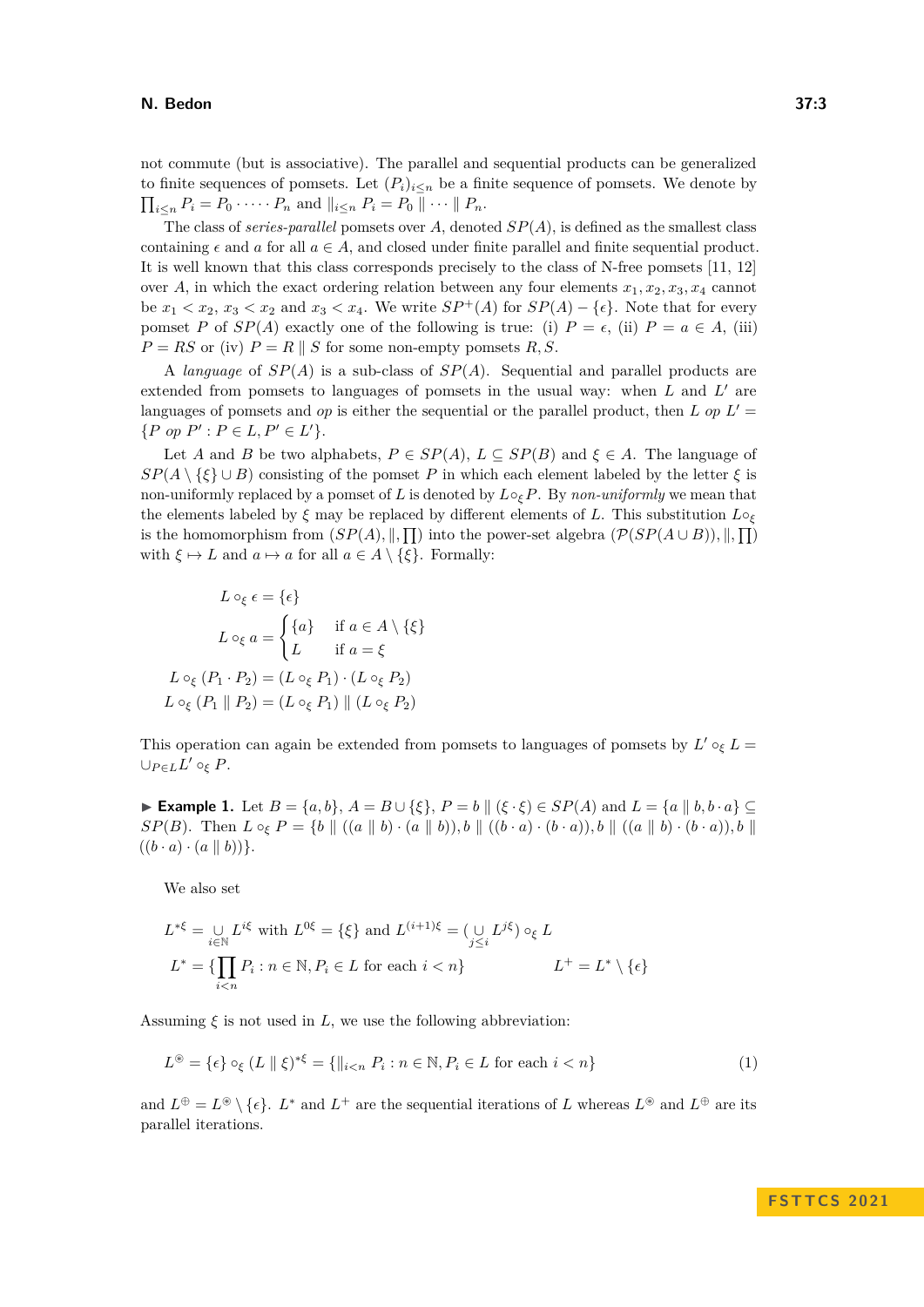## **37:4 Branching Automata and Pomset Automata**

# **3 Branching Automata**

Branching automata are a generalization of usual Kleene automata. They were introduced by Lodaya and Weil [\[7,](#page-12-0) [8,](#page-12-1) [9,](#page-12-2) [10\]](#page-12-3). A *branching automaton* is a tuple  $\mathcal{A} = (Q, A, E, I, F)$  where *Q* is a finite set of states, *A* is an alphabet,  $I \subseteq Q$  is the set of *initial states*,  $F \subseteq Q$  the set of *final states*, and *E* is the finite set of *transitions* of A. The set of transitions of *E* is partitioned into  $E = (E_{\text{seq}}, E_{\text{fork}}, E_{\text{join}})$ :

- *E*<sub>seq</sub>  $\subseteq$   $Q \times A \times Q$  contains the *sequential* transitions, which are usual transitions of Kleene automata;
- $E_{\text{fork}} \subseteq Q \times \mathcal{M}^{>1}(Q)$  and  $E_{\text{join}} \subseteq \mathcal{M}^{>1}(Q) \times Q$  are respectively the sets of *fork* and *join*  $\sim$ transitions.

Sequential transitions  $(p, a, q) \in Q \times A \times Q$  are sometimes denoted by  $p \stackrel{a}{\rightarrow} q$ . The *arity* of a fork (resp. join) transition  $(p, R) \in Q \times M^{>1}(Q)$  (resp.  $(R, q) \in M^{>1}(Q) \times Q$ ) is |R|. Here the *source* of a sequential or fork transition is *p* and the *destination* of a sequential or join transition is *q*.

We now turn to the definition of paths in A. We give two definitions, namely *b-paths* and *b\*-paths*, which are not equivalent: paths labeled by *ϵ* are allowed in the latter but not in the former. As we will see, considering  $\epsilon$  as a possible label for paths changes the expressive power of branching automata.

# <span id="page-3-2"></span>**3.1 b-regular and b-rational languages**

We recall in this section the original definitions and basic results from Lodaya and Weil.

We define the relation  $\frac{A}{A} \subseteq Q \times SP^+(A) \times Q$  as the smallest relation satisfying:

- **1.**  $p \frac{a}{\mathcal{A}} q$  if and only if  $(p, a, q) \in E$ ;
- <span id="page-3-0"></span>2. if  $p \stackrel{P}{\rightarrow} q$  and  $q \stackrel{Q}{\rightarrow} r$  then  $p \stackrel{PQ}{\rightarrow} r$ ;  $A$   $A$   $A$   $A$
- <span id="page-3-1"></span>**3.** for all integer  $n > 1$ , if  $p_i \frac{P_i}{A}$  $\frac{A}{A}$ <sup>*i*</sup>  $q$ <sup>*i*</sup> for all *i* ∈ [*n*], (*p*, {*p*<sub>1</sub>*, . . . , p<sub>n</sub>*}) ∈ *E*<sub>fork</sub>, ({*q*<sub>1</sub>*, . . . , q<sub>n</sub>*}*, q*) ∈

$$
E_{\text{join}} \text{ then } p \stackrel{\parallel_{i \in [n]} P_i}{\to} q.
$$

If  $p \frac{P}{A} q$  we say that there is a *b-path* from *p* to *q* labeled by *P* in *A*.

A *b*-path is an equivalence class of (finite) terms over  $X = \{p \frac{a}{\mathcal{A}} q : (p, a, q) \in E\}$  using [\(2\)](#page-3-0) and [\(3\)](#page-3-1) in the definition above as composition rules, in which terms are equivalent up to the associativity of [\(2\)](#page-3-0) and to the ordering of the multi-sets  $\{p_1, \ldots, p_n\}$  and  $\{q_1, \ldots, q_n\}$  in the fork and join transitions of [\(3\)](#page-3-1). Thus, the signature of terms is  $X \cup \{\cdot\} \cup_{n>1} E_{\text{fork},n} \times E_{\text{join},n}$ where elements of *X* are symbols of arity 0, · has arity 2, and the elements of  $E_{\text{fork,n}} \times E_{\text{join,n}}$ , pairs of a fork and a join transition of same arity *n*, have arity *n*. When Rule [\(3\)](#page-3-1) is used to form a term *t* from *n* terms using fork and join transitions *f* and *j* we say that *t* is a *parallel term rooted* by (*f, j*). When Rule [2](#page-3-0) is used to form *t* from two terms then *t* is *sequential*. Each term or b-path *t* naturally evaluates into a unique  $p \frac{P}{A} q$  (in this case *t* is from *p* to *q* labeled by *P* in *A*). Reciprocally, each element of  $\rightarrow$  is the evaluation of at least one term (or b-path). We denote by  $t' \leq t$  (resp.  $t' \prec t$ ) when  $t'$  is a (resp. strict) sub-term of the term *t*. A term *t uses* a transition *u* if *u* is a sequential transition used to form *t* or *u* is a fork or a join transition and there is some  $t' \leq t$  rooted by some  $(f, j)$  with either  $f = u$  or  $j = u$ . It uses a state *q* if *q* appear in a transition used in *t*. Let *f* and *j* be respectively a fork and a join transition. A term *t* uses  $(f, j)$  at the upper level if there is some  $t' \preceq t$  rooted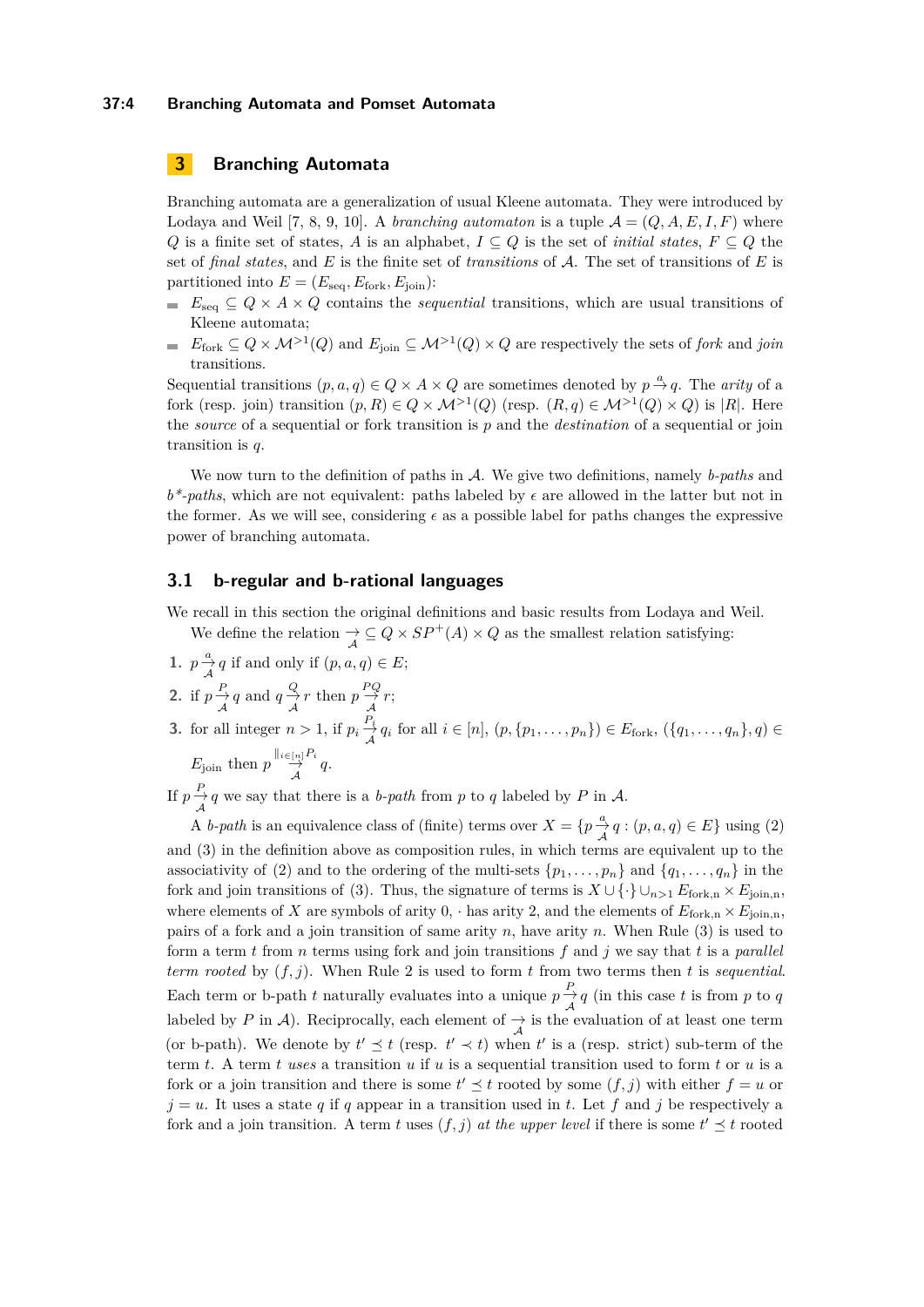## **N. Bedon 37:5**

by  $(f, j)$  and if  $t' \leq t'' \leq t$  for some  $t''$  rooted by some  $(f', j')$  then  $t''$  is  $t'$ . It uses  $(f, j)$  at *a sequential level* if there are some  $t'' \leq t' \leq t$  with  $t''$  rooted by  $(f, j)$  and  $t'$  a sequential term. Observe that two terms of the same b-path *p* use exactly the same transitions and states, which allows us to say that  $p$  *uses* a transition  $u$  (or a state  $r$ ) if there is some term (or equivalently, if all terms) of *p* that uses *u* (or *r*). The same remark applies for pairs of fork and join transitions used at the upper level or at a sequential level, and can be used to naturally qualify a b-path to be *parallel* or *sequential*.

Set  $L_{p,q} = \{P \in SP^+(A) : p \to q\}$ . The *language* of A is  $L(\mathcal{A}) = \bigcup_{(i,f) \in I \times F} L_{i,f}$ . We call *b-automaton* a branching automaton equipped with the notion of b-path above. A language  $L \subseteq SP^+(A)$  is *b-regular* if *L* is the language of some b-automaton.

The class of *b-rational* languages of  $SP^+(A)$  is the smallest containing  $\emptyset$ ,  $\{a\}$  for all  $a \in A$ , and closed under the operations of  $S_b = \{ \cup, \cdot,^+, \|, \circ_{\xi},^{*,\xi} \}$ , provided that

<span id="page-4-0"></span>**► Condition 1.** In  $L^{* \xi}$  any element labeled by  $\xi$  in some  $P \in L$  is incomparable with another element of *P*.

In particular, Condition [1](#page-4-0) excludes from the b-rational languages those of the form  $(a\xi b)^{* \xi} =$  ${a^n \xi b^n : n \in \mathbb{N}}$ , for example.

Let *S* be a set of functions of arity  $> 0$  on languages. A *S-rational expression e* is a well-formed term of signature {∅}∪*A*∪*S* denoting a language *L*(*e*). The *b-rational expressions* are the *Sb*-rational expressions (verifying Condition [1\)](#page-4-0).

<span id="page-4-1"></span> $\triangleright$  **Theorem 2** ([\[7\]](#page-12-0)). A language of  $SP^+(A)$  is b-regular if and only if it is b-rational.

Condition [1](#page-4-0) is mandatory in the proof of Theorem [2.](#page-4-1) That  $\epsilon$  is forbidden in labels for the parallel composition of b-paths (in Item [3](#page-3-1) of the definition of  $\rightarrow$  each  $P_i$  is different from  $\epsilon$ ) is also mandatory.

# **3.2 b\*-regular and b\*-rational languages**

In this section we slightly modify the definition of a b-path by allowing  $\epsilon$  as a label, in particular in parallel parts.

We define the relation  $\frac{A}{A} \subseteq Q \times SP(A) \times Q$  as the smallest relation satisfying:

<span id="page-4-3"></span>**1.**  $p \frac{\epsilon}{\mathcal{A}} p$  for all  $p \in Q$ ; **2.**  $p \frac{a}{\mathcal{A}} q$  if and only if  $(p, a, q) \in E$ ; **3.** if  $p \xrightarrow{P} q$  and  $q \xrightarrow{Q} r$  then  $p \xrightarrow{PQ} r$ ; **4.** for all integer  $n > 1$ , if  $p_i \frac{P_i}{\lambda}$  $\frac{A}{A}$ <sup>*i*</sup>  $q$ <sup>*i*</sup> for all *i* ∈ [*n*], (*p*, {*p*<sub>1</sub>*, . . . , p<sub><i>n*</sub></sub>}) ∈ *E*<sub>fork</sub>, ({*q*<sub>1</sub>*, . . . , q<sub><i>n*</sub>}</sub>, *q*) ∈  $E_{\text{join}}$  then  $p \frac{\parallel_{i \in [n]} P_i}{\overrightarrow{A}} q$ .

<span id="page-4-4"></span><span id="page-4-2"></span>The notions of  $b^*$ -path,  $b^*$ -automaton,  $b^*$ -regularity, etc. are defined similarly as in Section [3.1](#page-3-2) by a replacement of the relation  $\rightarrow \atop \mathcal{A}$  with the definition above. As in bautomata, there is no  $\epsilon$ -transition in a b<sup>\*</sup>-automaton. However,  $p \frac{\epsilon}{\lambda} q$  with  $p \neq q$  is possible using Item [4](#page-4-2) with  $p_i \frac{\epsilon}{\mathcal{A}} q_i$  and  $p_i = q_i$  for all  $i \in [n]$ . In a b\*-automaton, we have  $L_{p,q} = \{P \in SP(A) : p \frac{P}{A} q\}$  and  $L(A) = \bigcup_{(i,f) \in I \times F} L_{i,f}$ . Note that because of Item [1](#page-4-3) in the definition of the relation  $\rightarrow$  above, there are b<sup>\*</sup>-paths of the form  $p \frac{\epsilon}{\mathcal{A}} p$  that do not use any transition. Such b<sup>\*</sup>-paths are named *trivial*. A b<sup>\*</sup>-path *t* uses a pair  $(f, j)$  of a fork and a join transition at a sequential level if there are some  $t'' \leq t' \leq t$  with  $t''$  rooted by  $(f, j)$ and  $t'$  of the form  $t' = t'_1 \cdot t'_2$  with  $t'_1, t'_2$  both non-trivial.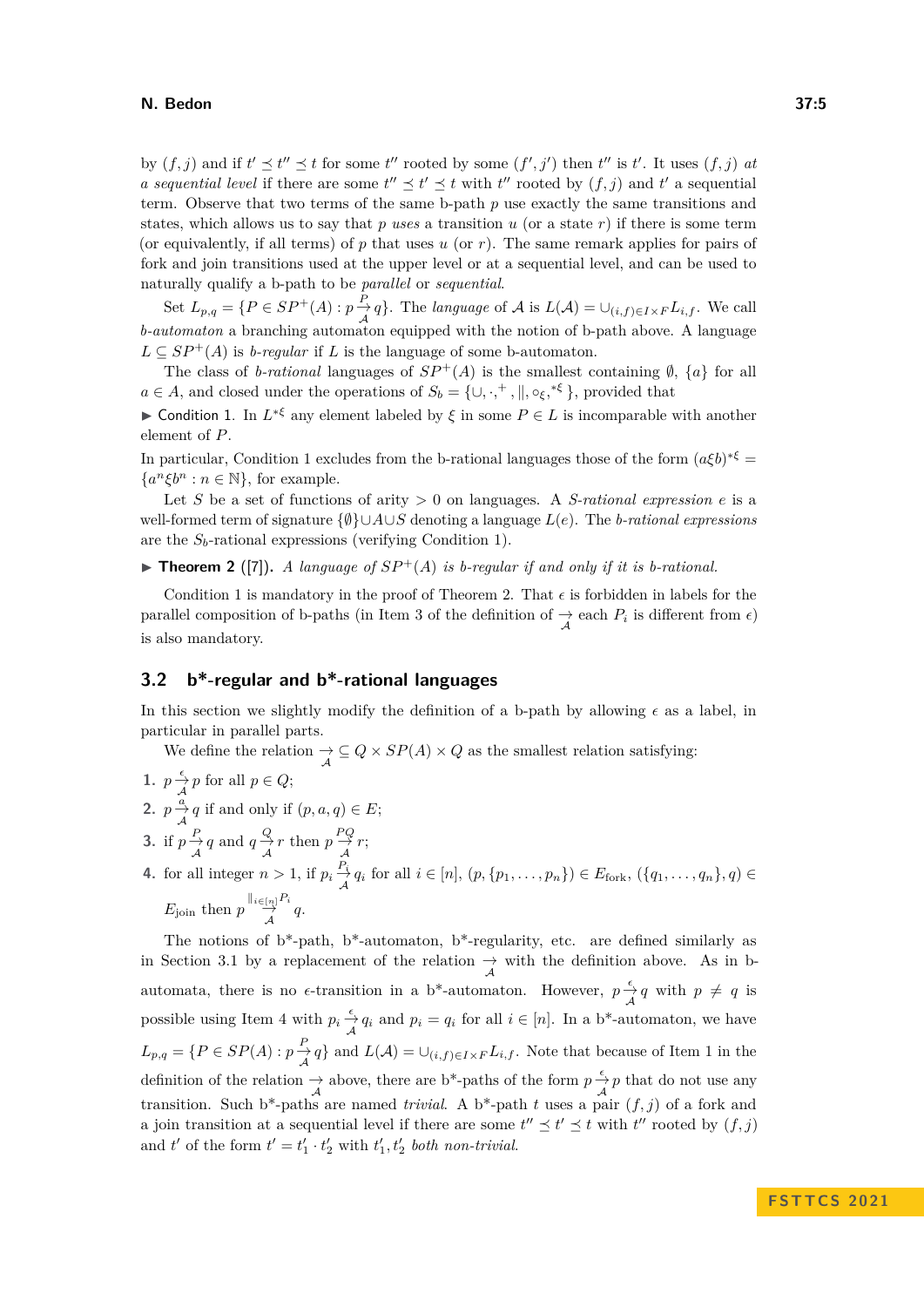## **37:6 Branching Automata and Pomset Automata**

<span id="page-5-0"></span>▶ **Example 3.** Let  $A = \{a, b, c\}$ ,  $L = \{a^ncb^n : n \ge 0\}$ , and  $A$  be the b\*-automaton pictured in Figure [1.](#page-5-0) Then  $L(A) = L$ . Note that L is not b-regular, thus the class of b-regular



**Figure 1** On the top, a b<sup>\*</sup>-automaton A with  $L(A) = \{a^n cb^n : n \ge 0\}$ . The only fork transition is  $(2,\{1,5\})$ , the only join transition  $(\{4,5\},3)$ , the only initial state is 1 and the only final state 4. At the bottom, a representation of a b\*-path labeled by *aaacbbb*.

languages is strictly included into the class of b\*-regular ones.

A *(pomset) context-free grammar*, or CFG for short,  $G = (T, N, S, R)$  is given by finite sets *T* of *terminals*, *N* of *non-terminals*, *R* of *rules* (or *productions*) and an *axiom*  $S \in N$ . Rules are of the form  $X \to u$  with  $X \in N$  and  $u$  a finite term built from  $N \cup T \cup \{\epsilon\}$  with the sequential and parallel products as operations. The *language*  $L(G)$  of *G* is defined with the axiom *S* as a start symbol as usual.

## <span id="page-5-1"></span> $\blacktriangleright$  **Theorem 4.** *A language of*  $SP(A)$  *is context-free if and only if it is b\*-regular.*

**Proof.** First consider a language  $L \subseteq SP(A)$  with  $L = L(G)$  for some context-free grammar  $G = (T, N, S, R)$ . Up to usual transformations, we may assume that there there is at most one production whose right member is  $\epsilon$ , if there is such a production it is  $S \to \epsilon$ , and that the axiom *S* does not appear in any of the right member of the productions in *R*. For each rule  $X \to u \in R$ ,  $X \in N$ , build a b<sup>\*</sup>-automaton  $\mathcal{A}_{X \to u}$  on the alphabet  $T \cup N$  such that  $L(\mathcal{A}_{X\to u}) = \{u\}$ . For each  $X \in N$ , build a b<sup>\*</sup>-automaton  $\mathcal{A}_X$  from the disjoint union of all  $\mathcal{A}_{X\to u}$ ,  $X\to u\in R$ . Now build a b<sup>\*</sup>-automaton  $\mathcal{A}_G$  such that  $L=L(\mathcal{A}_G)$  as follows. For all  $X \in N \setminus \{S\}$ , take 2 copies  $\mathcal{A}_{X,1}$  and  $\mathcal{A}_{X,2}$  of  $\mathcal{A}_{X}$ . Consider the disjoint union  $\mathcal{A}_{G}$  of  $\mathcal{A}_S$  and of all b<sup>\*</sup>-automata  $\mathcal{A}_{X,i}$ ,  $x \in N$ ,  $i \in [2]$ . For each transition  $t = (p, X, q)$ ,  $X \in N$ , in  $\mathcal{A}_S$  or  $\mathcal{A}_{Y,i}, Y \neq X, i \in [2]$ , add a new state *t*, a fork transition  $(p, \{s, t\})$  for each initial state *s* of  $\mathcal{A}_{X,1}$ , and a join transition  $(\{s',t\},q)$  for each final state *s'* of  $\mathcal{A}_{X,1}$ . Remove the transition *t*. For each transition  $t = (p, X, q), X \in N$ , in  $\mathcal{A}_{X,i}, i \in [2]$ , add a new state *t*, a fork transition  $(p, \{s, t\})$  for each initial state *s* of  $\mathcal{A}_{X, j}$ ,  $j \neq i$ , and a join transition  $(\{s', t\}, q)$ for each final state *s'* of  $A_{X,j}$ . Remove the transition *t*. The initial and final states of  $A_G$ are taken from  $\mathcal{A}_S$ . The accepting b<sup>\*</sup>-paths of  $\mathcal{A}_G$  are precisely those of  $\mathcal{A}_S$  is which each use of a transition  $(p, X, q)$ ,  $X \in N$ , is replaced by an accepting path of  $\mathcal{A}_X$ . Immediately, we get  $L(A_G) = L(G)$ .

Let us turn to the other direction. Consider a b<sup>\*</sup>-automaton  $A$ , and for each pair  $(p, q)$ of its states consider the language  $L_{p,q}$  of the labels of b<sup>\*</sup>-paths from p to q. Following a McNaughton-Yamada like construction, we build a finite system *S* of equalities where each  $L_{p,q}$  is expressed as a term depending of the  $L_{r,s}$ , the letters of the alphabet, union, parallel and sequential composition. We refer to [\[7,](#page-12-0) Proof of Theorem 6] for the construction of such *S*. The system *S* can be easily transformed into a CFG *G* with  $L(G) = L(A)$ .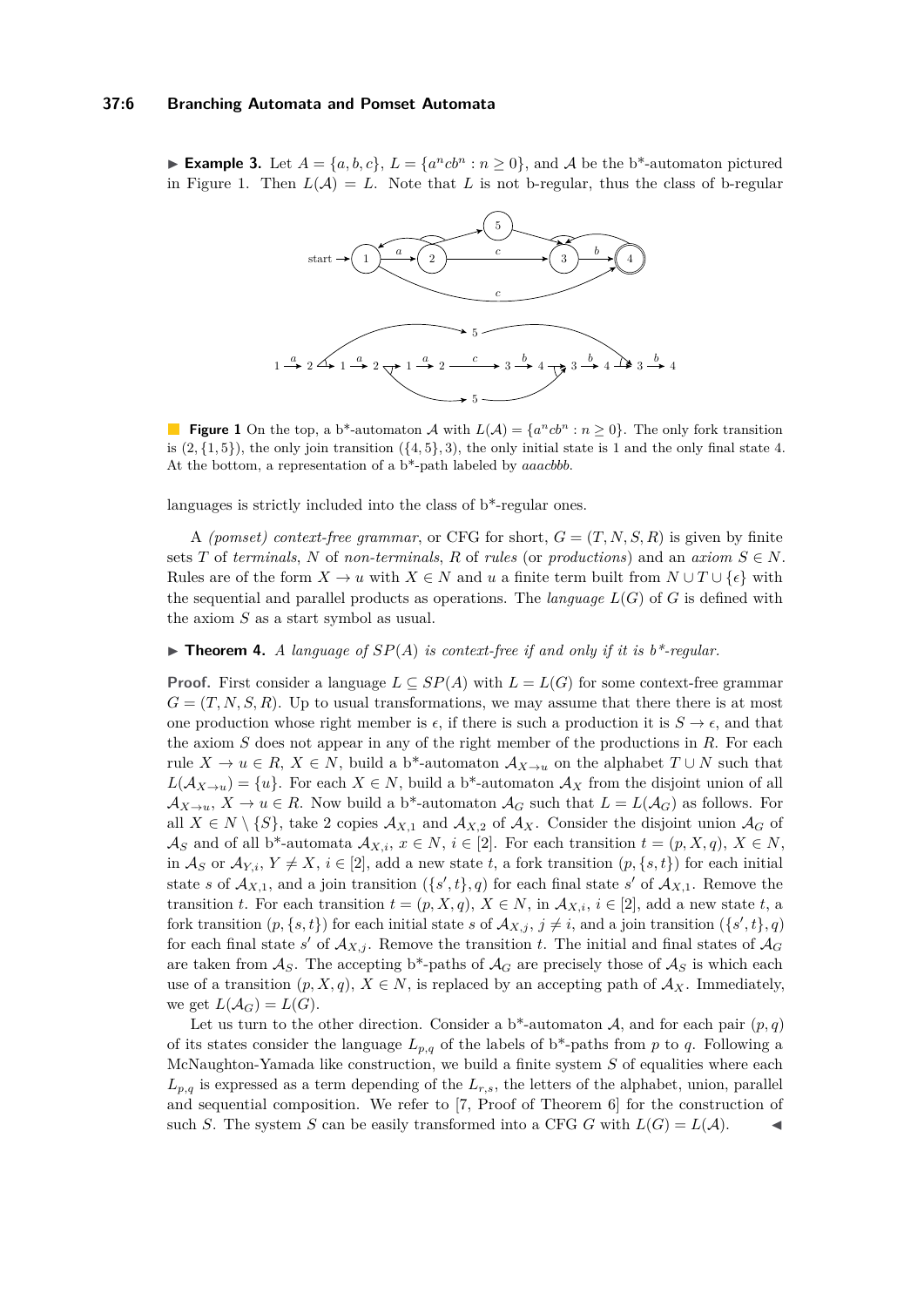## **N. Bedon 37:7**

The class of  $b^*$ -rational languages of  $SP(A)$  is the smallest containing  $\emptyset$ ,  $\{a\}$  for all  $a \in A$ , and closed under  $S_{b*} = \{ \cup, \cdot,^*, \parallel, \circ_{\xi},^{*\xi} \}$ . This definition is the same as b-rational languages, except that sequential iteration  $^+$  has been replaced by  $*$  and thus  $\epsilon$  is taken into consideration, and that the restriction expressed by Condition [1](#page-4-0) has been removed.

**Example 5.** The language L of Example [3](#page-4-4) is given by the  $b^*$ -rational expression  $L =$  $c \circ_{\xi} (a\xi b)^{*\xi}.$ 

Observe that the usual Kleene rational languages of *A*<sup>∗</sup> are a particular case of the b\*-rational languages of *SP*(*A*), in which the operators ∥, ◦*<sup>ξ</sup>* and <sup>∗</sup>*<sup>ξ</sup>* are not allowed. The class of *commutative rational* languages of  $A^*$  (or *over A*), which is the smallest containing  $\emptyset$ ,  $\{a\}$  for all  $a \in A$ , and closed under ∪,  $\parallel$  and <sup>®</sup>, is also a particular case of the b<sup>\*</sup>-rational languages of  $SP(A)$  (recall Equalities [\(1\)](#page-2-0)).

## $\triangleright$  **Theorem 6.** *A language of*  $SP(A)$  *is b\*-regular if and only if it is b\*-rational.*

**Proof.** First we build a b<sup>\*</sup>-automaton  $\mathcal{A}_e$  from a b<sup>\*</sup>-rational expression *e* such that  $L(\mathcal{A}_e)$  = *L*(*e*). Using Theorem [4](#page-5-1) it suffices to build a CFG *G* from *e*, such that  $L(G) = L(e)$ . This is done by induction over *e*. For the cases where *e* has one of the form  $e = \emptyset$ ,  $e = \{\epsilon\}$ ,  $e = \{a\}$ with  $a \in A$ ,  $e = e_1 \cup e_2$ ,  $e = e_1 \cdot e_2$ ,  $e = e_1 \parallel e_2$ ,  $e = f^*$ , the CFG is directly obtained using the induction hypothesis and usual techniques, so we focus on  $e = e_1 \circ_{\xi} e_2$  and  $e = f^{*\xi}$ . First assume  $e = e_1 \circ_{\xi} e_2$  and that by induction hypothesis we have two CFG  $G_i = (A, N_i, S_i, R_i)$ with  $L(G_i) = L(e_i), i \in [2]$ . Build  $G = (A, N_1 \cup N_2 \cup \{X_{\xi}\}, S_2, R_1 \cup R \cup \{X_{\xi} \to \xi, X_{\xi} \to S_1\})$ in which  $X_{\xi} \notin N_1 \cup N_2$  is a new non-terminal and *R* is  $R_2$  is which every occurrence of the terminal  $\xi$  has been replaced by  $X_{\xi}$ . Then  $L(G) = L(e_1 \circ_{\xi} e_2)$ . Assume now  $e = f^{*\xi}$  for some  $b^*$ -rational expression *f* and let  $G_f = (A, N_f, S_f, R_f)$  be the CFG build from *f* by induction hypothesis. Let  $G = (A, N_f, S_f, R \cup \{S_f \to \xi\})$  where *R* is  $R_f$  is which every occurrence of the terminal  $\xi$  has been replaced by  $S_f$ . Then  $L(G) = L(f^{*\xi})$ .

Now let A be a b<sup>\*</sup>-automaton. The proof that  $L(\mathcal{A})$  is b<sup>\*</sup>-rational uses exactly the same arguments as those of the direction from left to right of Theorem [2.](#page-4-1)

We will need later the following particular form of branching automata, adapted from [\[7\]](#page-12-0) to our case. A b<sup>\*</sup>-automaton A is *misbehaved* if it has a fork transition  $(p, \{p_1, \ldots, p_n\})$  such that  $p_j \frac{P}{\mathcal{A}} f$  for some  $j \in [n]$ , *P* and final state *f*, or if it has a join transition  $(\{p_1, \ldots, p_n\}, p)$ such that  $i \frac{P}{\mathcal{A}} p_j$  for some  $j \in [n]$ , *P* and initial state *i*. If *A* is not misbehaved then it is *behaved*.

<span id="page-6-0"></span>▶ **Proposition 7.** *For every b\*-automaton* A *there is a behaved b\*-automaton* B *such that*  $L(\mathcal{A}) = L(\mathcal{B})$ .

**Proof.** For each fork transition  $f = (p, \{p_1, \ldots, p_n\})$  we take *n* copies  $(A_{f,i})_{i \in [n]}$  of A. The  $b^*$ -automaton  $\beta$  is the disjoint union of these copies with another copy  $\mathcal{A}_0$ . Delete all the fork and join transitions from  $\mathcal{A}_0$ . For each fork transition  $f = (p, \{p_1, \ldots, p_n\})$  of  $\mathcal{A}$ , we add to B a fork transition  $(p, \{p_1, \ldots, p_n\})$  where p is taken in  $\mathcal{A}_0$  and for all  $i \in [n]$ ,  $p_i$  is taken in  $\mathcal{A}_{f,i}$ . For each join transition  $j = (\{q_1, \ldots, q_n\}, q)$ , we add all the possible join transitions simulating *j* where *q* is taken in  $\mathcal{A}_0$  and all the  $q_i$  are taken in the different copies  $(\mathcal{A}_{j,i})_{i \in [n]}$ . It can be verified that if the initial and final states of  $\beta$  are those of  $\mathcal A$  taken in  $\mathcal A_0$ , then  $\beta$ is behaved and that  $L(\mathcal{B}) = L(\mathcal{A})$ .

The definitions and results about behaveness also trivially apply to b-automata.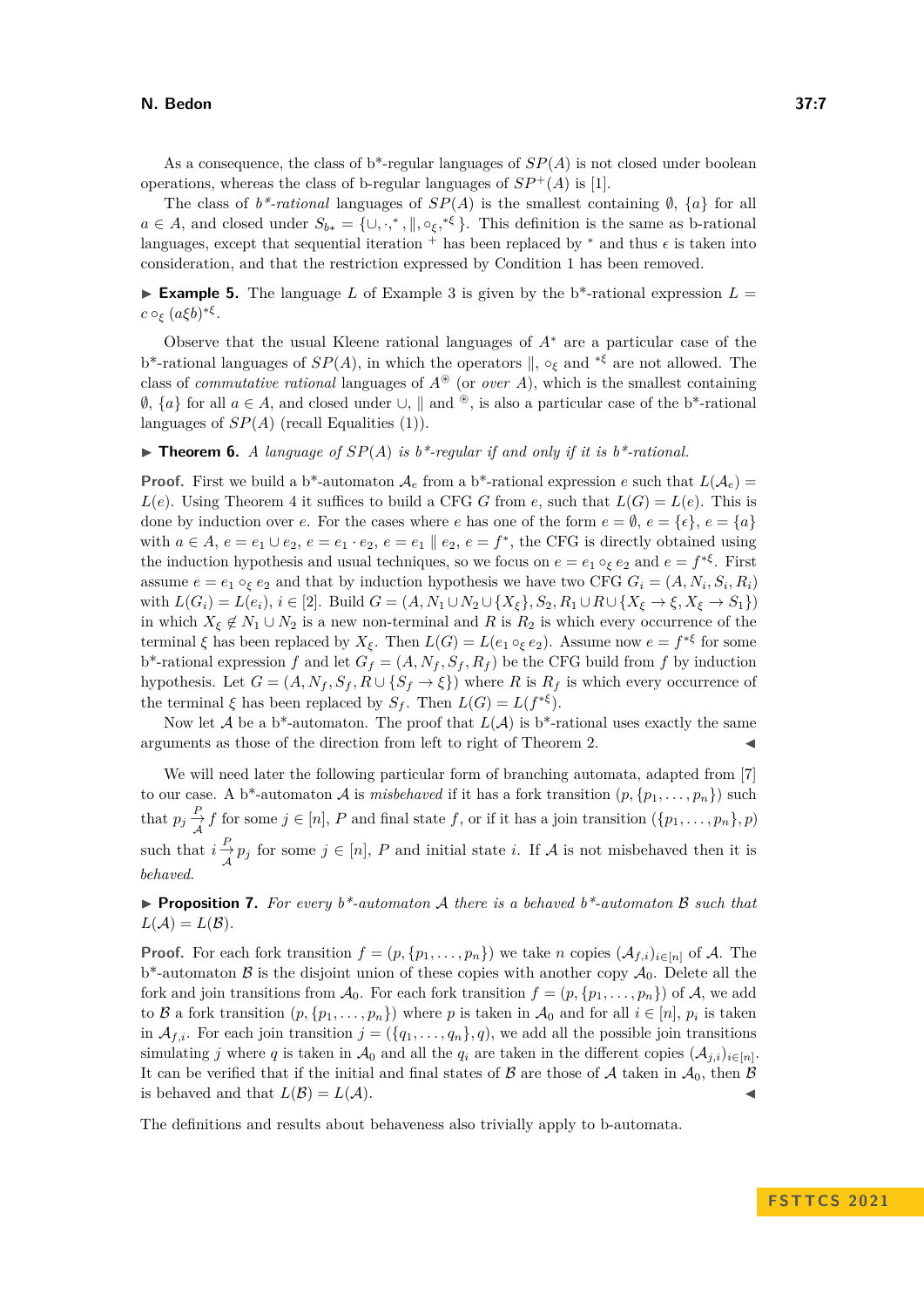## **37:8 Branching Automata and Pomset Automata**

# **4 Pomset Automata**

Pomset automata are also a generalization of usual Kleene automata, introduced by Kappé, Brunet, Luttik, Silva and Zanasi [\[5\]](#page-12-4). A *pomset automaton* is a tuple  $\mathcal{A} = (Q, A, E, \{i\}, F)$ where *Q* is a finite set of states, *A* is an alphabet, *i* is the *initial state*,  $F \subseteq Q$  the set of *final states*, and *E* forms the *transitions* of A. The transitions *E* consists in two functions:

 $E_{\text{seq}}: Q \times A \rightarrow Q$  is the *sequential* transition function, as for usual transitions in complete deterministic Kleene automata;

*E*<sub>par</sub> :  $Q \times Q \times Q \rightarrow Q$  is the *parallel transition function*. We define the relation  $\frac{A}{A} \subseteq Q \times SP(A) \times Q$  as the smallest relation satisfying:

1. 
$$
p \xrightarrow{c} p
$$
;  
\n2.  $p \xrightarrow{a} E_{seq}(p, a)$ ;  
\n3. if  $p \xrightarrow{P} q$  and  $q \xrightarrow{Q} r$  then  $p \xrightarrow{PQ} r$ ;  
\n4. if  $p \xrightarrow{P} q \in F$  and  $r \xrightarrow{Q} s \in F$  then  $t \xrightarrow{P||Q} E_{par}(t, p, r)$ .

When presenting a pomset automaton  $\overline{A}$ , we may define the transition function only partially and implicitely assume the existence of an additional sink state  $\perp$  (if  $\perp \frac{P}{A}q$  for some *P* then *q* = ⊥) and a final state  $\top$  such that all transitions from  $\top$  go to ⊥.

If  $p \rightarrow q$  we say that there is a p-path from *p* to *q* labeled by *P* in *A*. We call *p-automaton*  $A$ <sup>1</sup>  $\overrightarrow{A}$  a pomset automaton equipped with the notion of p-path defined as in Section [3.1](#page-3-2) but with the relation  $\to \to$  above. The *language* of  $\mathcal A$  is  $L(\mathcal A) = \{P \in SP(A) : i \to \to q \text{ for some } q \in F\}$ . A language  $L \subseteq SP(A)$  is *p-regular* if *L* is the language of some p-automaton.

▶ **Example 8.** A p-automaton with same language as the b\*-automaton of Example [3](#page-4-4) is pictured in Figure [2.](#page-7-0) For simplicity we do not consider the states  $\perp$  and  $\perp$ .

<span id="page-7-0"></span>

**Figure 2** On the left, a p-automaton A with  $L(A) = \{a^n cb^n : n \ge 0\}$ . The parallel transition function is  $E_{par}$ :  $(2, 1, 6) \rightarrow 3$ , the only initial state is 1 and the final states are 4,6,7. On the right, a representation of a p-path labeled by *aacbb*.

It is to notice that the transitions in branching automata are in the definition given by relations, whereas the transitions in pomset automata are functions. However, this does not mean that  $p \frac{P}{\lambda} r$  and  $p \frac{P}{\lambda} s$  implies  $r = s$  in a p-automaton A: consider for example that A may have different p-paths starting from a state q and labeled with  $P = a \parallel b \parallel c$ . one composing p-paths  $p_1 \frac{a}{\mathcal{A}} p_2$  and  $p_3 \frac{b \parallel c}{\mathcal{A}} p_4$  using a transition  $(p, p_1, p_3) \to r$ , and another composing some  $q_1 \stackrel{a||b}{\to} q_2$  and  $q_3 \stackrel{c}{\to} q_4$  using a transition  $(p, q_1, q_3) \to s$ .

<span id="page-7-1"></span> $\triangleright$  **Theorem 9** ([\[5\]](#page-12-4)). A language of  $SP(A)$  is context-free if and only if it is p-regular.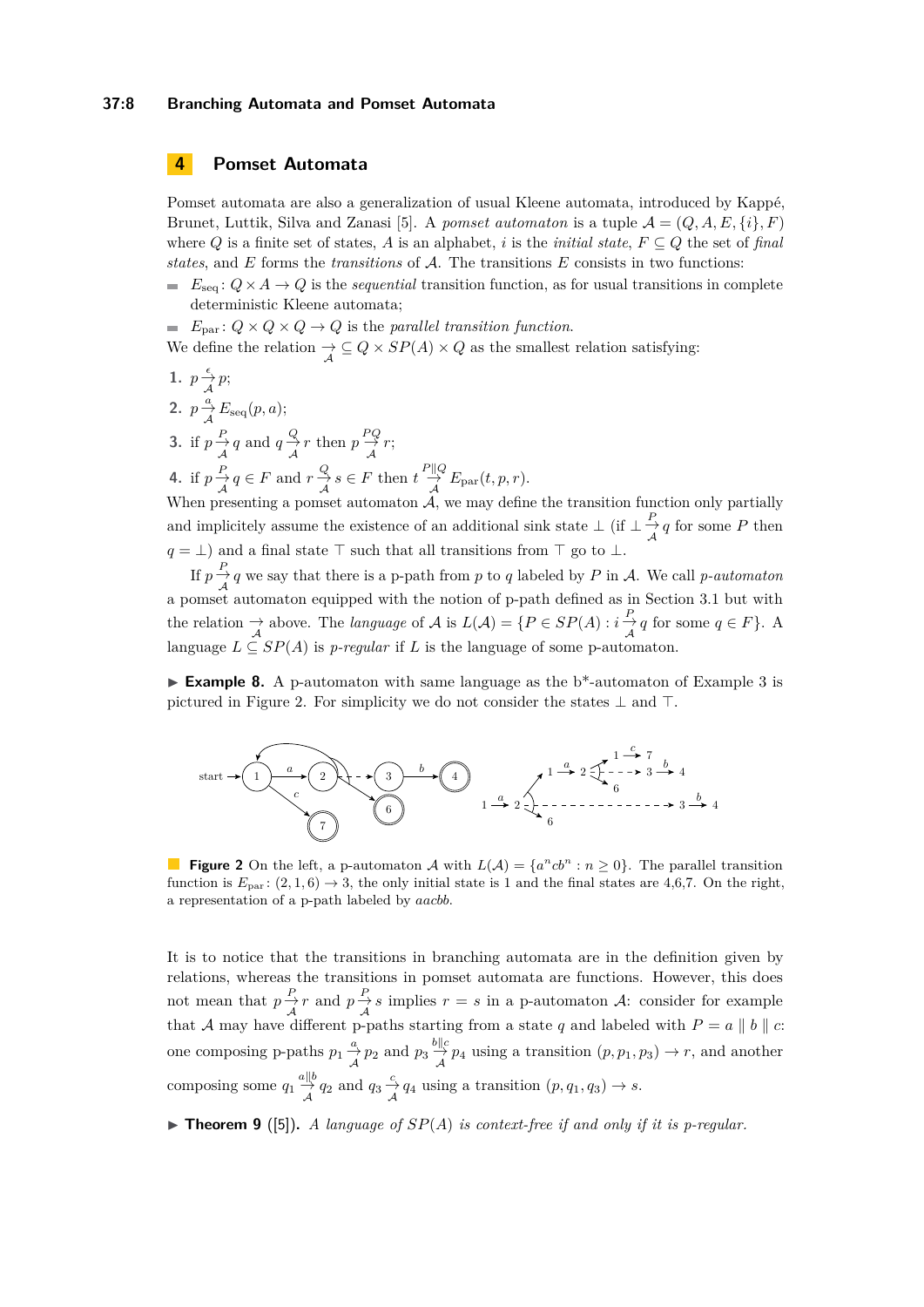As an immediate corollary of Theorems [4](#page-5-1) and [9,](#page-7-1) b\*-automata and p-automata have the same expressive power:

 $\triangleright$  **Corollary 10.** *A language of*  $SP(A)$  *is b\*-regular if and only if it is p-regular.* 

# **5 Series-parallel rational languages**

The class of *series-parallel rational* languages of  $SP(A)$  is the smallest containing  $\emptyset$ ,  $\{a\}$ for all  $a \in A$ , and closed under  $S_{sp} = \{ \cup, \cdot,^*, \parallel, ^\circledast \}$ . As a consequence of Equalities [\(1\)](#page-2-0), any series-parallel rational language of *SP*(*A*) is also b\*-rational, and any series-parallel rational language of  $SP^+(A)$  ( $\epsilon$  not considered) is also b-rational. As noticed in the conclusion of [\[8\]](#page-12-1), the inclusion is strict, since for example  $a \circ_{\xi} (a \parallel (a \xi))^{*\xi}$  is b-rational but not series-parallel rational.

In the conclusion of [\[9\]](#page-12-2) the authors left open the question of a necessary and sufficient condition on a b-automaton  $\mathcal A$  for  $L(\mathcal A)$  to be series-parallel rational. We answer this question in this section with b<sup>\*</sup>-automata. The result also applies to b-automata, provided that  $\epsilon$  is not taken into consideration on both automata and rational expressions sides (for example <sup>⊛</sup> and  $*$  have to be replaced by respectively  $\oplus$  and  $*$  in the definition of series-parallel rationality above).

A language is *series-parallel regular* if it is the language of some b\*-automaton A verifying Condition [2](#page-8-0) below.

<span id="page-8-0"></span> $\triangleright$  Condition 2. There is no b<sup>\*</sup>-path *p* rooted by some pair  $(f, j)$  of a fork and a join transition, such that  $p$  uses  $(f, j)$  at a sequential level.

Whether a b\*-automaton verifies Condition [2](#page-8-0) or not is decidable using methods similar to those developed in [\[10\]](#page-12-3).

<span id="page-8-1"></span> $\blacktriangleright$  **Theorem 11.** *A language L of*  $SP(A)$  *is series-parallel regular if and only if it is seriesparallel rational.*

**Proof.** From right to left we proceed by induction over a series-parallel rational expression *e* with  $L = L(e)$ . Since the construction given in the proof of Proposition [7](#page-6-0) preserves Condition [2](#page-8-0) we may assume that b\*-automata constructed at induction steps are behaved. The cases where *e* has an elementary form, or  $e = e_1 \cup e_2$  for some  $e_1, e_2$  are as usual in automata theory. Assume  $e = e_1 \cdot e_2$ ; by induction hypothesis we have behaved b<sup>\*</sup>-automata  $A_1$  and  $\mathcal{A}_2$  for respectively  $e_1$  and  $e_2$ . Consider the disjoint union  $\mathcal A$  of  $\mathcal A_1$  and  $\mathcal A_2$ . For each final state *f* of  $A_1$ , initial state *i* of  $A_2$  and sequential or fork transition *t* of source *i*, duplicate *t* by replacing the source  $i$  with  $f$ . The initial states of the resulting  $b^*$ -automaton are those of  $A_1$ . The final states are those of  $A_2$  and in addition the final states of  $A_1$  when  $\epsilon \in L(A_2)$ . Assume now  $e = e^{i*}$  and let  $\mathcal{A}'$  be a behaved b<sup>\*</sup>-automaton for  $e'$ . For each final state *f*, initial state *i*, sequential and fork transition *t* of source *i*, duplicate *t* by replacing the source *i* with f. The initial states are those of  $A'$ , the final states are those of  $A'$  plus the initial states. When  $e = e_1 \parallel e_2$  the construction is the disjoint union of  $A_1$  and  $A_2$  with a unique initial new state *i*, a unique final new state  $f$ , for each initial states  $i_1$  and  $i_2$  of respectively  $A_1$  and  $A_2$  a new normal fork transition  $(i, \{i_1, i_2\})$ , for each final states  $f_1$  and *f*<sub>2</sub> of respectively  $A_1$  and  $A_2$  a new join transition  $(\{f_1, f_2\}, f)$ . Assume finally  $e = e^{i\Theta}$ . We build from  $A'$  a b<sup>\*</sup>-automaton A for *e* as follows. Let T be the set of all sequential or join transitions whose destination is a final state of  $\mathcal{A}'$ . Let  $\mathcal{A}'_0$  and  $\mathcal{A}'_t$ ,  $t \in T$ , be copies of A′ . We build A from the disjoint union of these copies. Add two new states *i* and *f*. For each initial state *i*' (resp. final state  $f'$ ) of  $\mathcal{A}'_0$  add a fork transition  $(i, \{i, i'\})$  (resp. a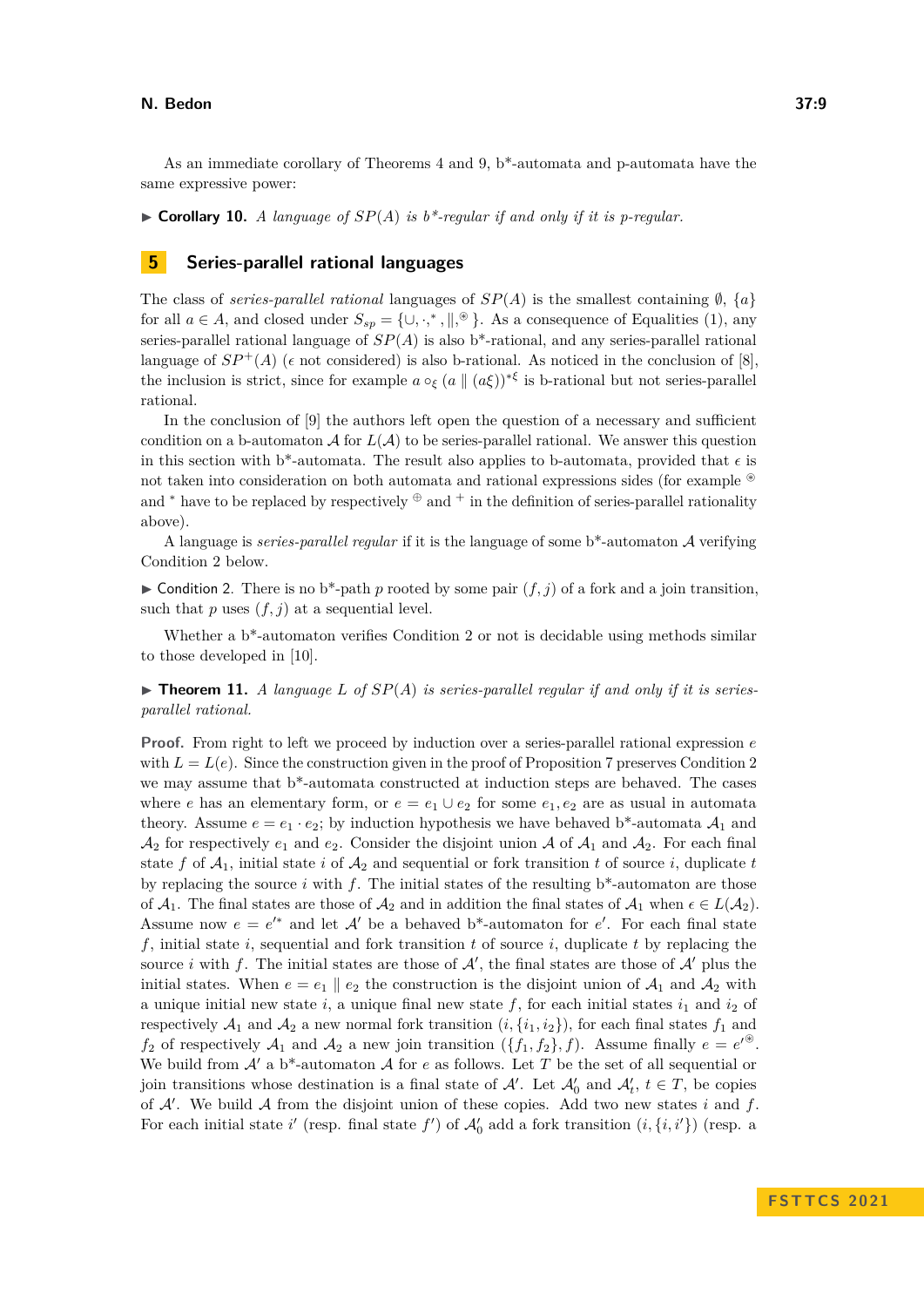## **37:10 Branching Automata and Pomset Automata**

join transition  $({f', f}, f)$ ). For each  $t \in T$  duplicate each sequential and fork transition of source *i*' taken in  $A'_t$  by replacing the source *i*' with *i*. Duplicate  $t \in T$  in  $A_t$  by replacing the destination  $f'$  with  $f$ . For each sequential transition  $(i', a, f')$  add  $(i, a, f)$ . The unique initial state of  $A$  is  $i$ , and its final states are  $i$  and  $f$ .

We now prove that the language of some b<sup>\*</sup>-automaton  $\mathcal{A} = (Q, A, E, I, F)$  verifying Condition [2](#page-8-0) is series-parallel rational. We adapt the McNaughton-Yamada construction of a rational expression from an automaton (see [\[7,](#page-12-0) Section 4.2] for the case of b-automata). When  $p, q \in Q$ ,  $D, D' \subseteq E_{\text{fork}} \times E_{\text{join}}$ ,  $(f, j) \in E_{\text{fork}} \times E_{\text{join}}$ , denote by:

- $L_{p,q} = \{ P \in SP(A) : p \frac{P}{A} q \};$
- $L_{p,q}^{D,D'}$  is the set of labels of b<sup>\*</sup>-paths from *p* to *q* that can use only pairs of fork and join transitions from  $D$  at the upper level and from  $D'$  at a sequential level;
- $L(D', f, j)$  is the set of label of b<sup>\*</sup>-paths rooted by  $(f, j)$  that can use only pairs of fork  $\equiv$ and join transitions from  $D'$  at a sequential level.

A rational expression for  $L_{p,q}^{\emptyset,D'}$  is found as for automata on words since no fork and join transitions are allowed. Otherwise,  $D \neq \emptyset$  and since A verifies Condition [2:](#page-8-0)

$$
L_{p,q} = L_{p,q}^{E_{\text{fork}} \times E_{\text{join}} E_{\text{fork}} \times E_{\text{join}}}
$$
\n
$$
L_{p,q}^{D,D'} = \bigcup_{(f,j) \in D \cap D'} \left( L_{p,q}^{D \setminus \{(f,j)\}, D'} \cup L_{p,\pi_1(f)}^{D \setminus \{(f,j)\}, D'} (L(D', f, j) L_{\pi_2(j), \pi_1(f)}^{D \setminus \{(f,j)\}, D'})^* L_{\pi_1(f), q}^{D \setminus \{(f,j)\}, D'} \right)
$$
\n
$$
\bigcup_{\substack{(f,j) \in D \\ \pi_1(f) = p \\ \pi_2(j) = q \\ \pi_2(j) = q}} \left( L_{p,q}^{D \setminus \{(f,j)\}, D'} \cup L(D', f, j) \right)
$$
\n
$$
L(D', f, j) = \bigcup_{\sigma \in S_k} \bigcup_{i \in [k]} L_{r_i, s_{\sigma_i}}^{E_{\text{fork}} \times E_{\text{join}}, D' \setminus \{(f,j)\}}
$$

where *f* and *j* have the form  $f = (r, \{r_1, \ldots, r_k\})$  and  $j = (\{s_1, \ldots, s_k\}, s)$  in the last equality. The above equalities form a system of equations where the unknowns are the  $L_{p,q}^{D,D'}$ ,  $D \neq \emptyset$ , and the  $L_{p,q}^{\emptyset,D'}$  are the constants. First observe that when  $D \neq \emptyset$ ,  $L_{p,q}^{D,\emptyset}$  depends only of the  $L_{p',q'}^{D',\emptyset}$ ,  $D' \subset D$  or  $D' = E_{\text{fork}} \times E_{\text{join}}$ . The only operations involved in the equalities for the  $L_{p,q}^{\overline{D},\emptyset}$  are  $\cup$  and  $\|$ . The system of equations is solved as usual using substitutions and <sup>⊛</sup> is used to resolve circular substitutions.

A similar result holds for p-automata [\[5\]](#page-12-4)  $\mathcal A$ . In  $\mathcal A$ , define  $\preceq$  as the smallest preorder on states such that  $E_{\text{seq}}(q, a) \preceq q$ ,  $E_{\text{par}}(q, r, s) \preceq q$ , and if  $E_{\text{par}}(q, r, s) \neq \bot$  then  $r, s \preceq q$ . Set also  $p \prec q$  if and only if  $p \leq q$  and  $q \not\preceq p$ . Say that A is *well-nested* if each state q verifies *exactly* one of the following properties:

- 1.  $r, s \prec q$  for all states  $r, s$  with  $E_{\text{par}}(q, r, s) \neq \bot;$
- 2.  $q \in F$ ,  $E_{\text{seq}}(q, a) = \perp$  for all *a*, and if  $E_{\text{par}}(q, r, s) \neq \perp$  then  $E_{\text{par}}(q, r, s) = \top$ ,  $s = q$  and  $r \prec q$ .

 $\blacktriangleright$  **Theorem 12** ([\[5\]](#page-12-4)), A language L of  $SP(A)$  is series-parallel rational if and only if there *is a well-nested p-automaton*  $\mathcal{A}$  *with*  $L = L(\mathcal{A})$ *.* 

We now show that a very similar characterisation also exists for  $b^*$ -automata to have them correspond to series-parallel rational languages. For every b\*-automaton there is a b\*-automaton with the same language and with all its fork and join transitions of arity 2. We assume here that all fork and join transitions of  $b^*$ -automata are of arity 2. In a  $b^*$ -automaton A, define  $\preceq_f$  as the smallest preorder on states such that

<span id="page-9-0"></span>1. if 
$$
p \rightarrow q
$$
 then  $q \preceq_f p$ ;

2. if  $(p, \{p_1, p_2\}) \in E_{\text{fork}}$  then  $p_1, p_2 \preceq_f p$ ;

**3.** if  $({q_1, q_2}, q) \in E_{\text{join}}$  then  $q_1, q_2 \preceq_f q$ .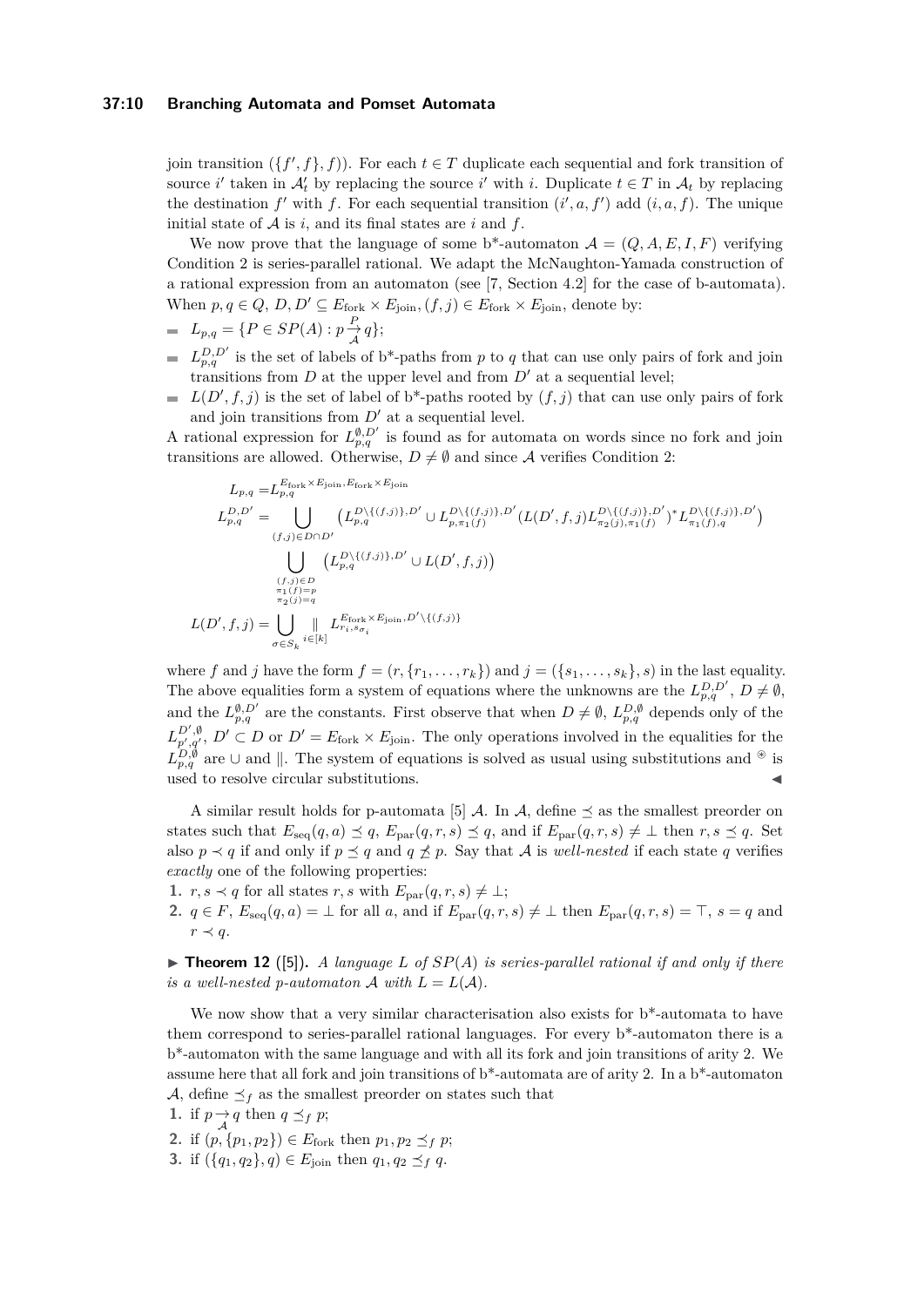Set  $p \prec_f q$  if and only if  $p \preceq_f q$  and  $q \npreceq_f p$ . Define  $\preceq_j$  and  $\prec_j$  similarly, by replacing Item [1](#page-9-0) above by: if  $p \rightarrow q$  then  $p \leq_f q$ . Observe that if there is a b\*-path  $p \rightarrow q$  then  $r \leq_f p$  and  $r \preceq_i q$  for all states *r* used in the b\*-path.

A fork transition  $(p, \{p_1, p_2\})$  (resp. join transition  $(\{p_1, p_2\}, p)$ ) is *normal* if  $p_1, p_2 \neq p$ . It is *recursive* otherwise. A state *p* is *normal* when all the fork transitions  $(p, \{p_1, p_2\})$  and join transitions  $({p_1, p_2}, p)$  verify  $p_1, p_2 \prec_f p$  and  $p_1, p_2 \prec_f p$ . It is *fork recursive* when all the conditions below are verified:

- there is some recursive fork transition  $(p, \{p, p'\})$ , and in this case  $p' \prec_f p$  and  $p' \prec_f p$  for all such transitions;
- for all normal fork transition  $(p, \{p_1, p_2\})$  then  $p_1, p_2 \prec_f p$  and  $p_1, p_2 \prec_f p$ ;
- for all normal fork transition  $(p, \{p_1, p_2\})$  and join transition  $(\{q_1, q_2\}, q)$ , when  $p_1 \rightarrow q_1$ and  $p_2 \underset{\mathcal{A}}{\rightarrow} q_2$  then  $q \prec_f p$ ;
- for all sequential transition  $(p, a, q)$  then  $q \prec_f p$ ;
- there is no transition of the form  $(q, a, p)$  or  $({p_1, p_2}, p)$ .  $\sim$
- It is *join recursive* when all the conditions below are verified:
- there is some recursive join transition  $({p, p', p})$ , and in this case  $p' \prec_f p$  and  $p' \prec_f p$  for all such transitions;
- for all normal join transition  $({p_1, p_2}, p)$  then  $p_1, p_2 \prec_f p$  and  $p_1, p_2 \prec_f p$ ;
- for all normal fork transition  $(q, \{q_1, q_2\})$  and join transition  $(\{p_1, p_2\}, p)$ , when  $q_1 \rightarrow p_1$ and  $q_2 \rightarrow p_2$  then  $q \prec_j p$ ;
- for all sequential transition  $(q, a, p)$  then  $q \prec_i p$ ;
- there is no transition of the form  $(p, a, q)$  or  $(p, \{p_1, p_2\})$ .  $\sim$

Then A is *well-nested* if each state as a unique classification as normal, fork recursive or join recursive, and, when  $x = (p, \{p_1, p_2\})$  and  $y = (\{q_1, q_2\}, q)$  are a fork and a join transition and  $p_i \rightarrow q_i$ ,  $i \in [2]$ , then  $x, y$  are both recursive, or both normal.

▶ **Proposition 13.** *For every well-nested b\*-automaton* A *there is a behaved and well-nested*  $b^*$ -automaton B such that  $L(A) = L(B)$ *, and the initial and final states of* B are normal.

**Proof.** It suffices to check that the construction of the proof of Proposition [7](#page-6-0) preserves well-nestedness, and that in the copy  $\mathcal{A}_0$  all states are normal.

<span id="page-10-0"></span> $\blacktriangleright$  **Theorem 14.** *A language L of*  $SP(A)$  *is series-parallel rational if and only if there is a well-nested b\*-automaton*  $A$  *with*  $L = L(A)$ *.* 

**Proof.** The implication from left to right is by induction over a series-parallel rational expression *e* for *L*. The steps are the same as in the proof of Theorem [11](#page-8-1) (it suffices to check that the constructions preserve well-nestedness).

For the implication from right to left we show that a well-nested  $b^*$ -automaton A verifies Condition [2,](#page-8-0) and the conclusion follows by Theorem [11.](#page-8-1) Assume by contradiction that  $\mathcal A$ does not verify Condition [2,](#page-8-0) ie. it has a b<sup>\*</sup>-path  $p$  rooted by some pair  $(f, j)$  of a pair and a join transition such that *p* uses  $(f, j)$  at a sequential level. Let  $f = (r, \{r_1, r_2\})$  and  $j = (\{s_1, s_2\}, s)$ . Take a term *t* which is a representative of *p*: there are some  $t'' \leq t' \leq t$  with  $t''$  rooted by  $(f, j)$  and  $t'$  of the form  $t' = t'_1 \cdot t'_2$  with  $t'_1, t'_2$  both non-trivial. Consider *t* as a tree. In this tree, consider the path  $\alpha$  from the root node *n* of *t* to the root node *n'* of the sub-tree  $t''$ . This path goes through the root node  $n''$  of the sub-tree  $t'$ , that we may consider the first one along  $\alpha$  such that  $t' = t'_1 \cdot t'_2$  for some non-trivial  $t'_1, t'_2$ . The term *t* has the form  $(f, j)(t_1, t_2)$ , with  $t_i$  a b\*-path  $r_i \rightarrow s_i$ ,  $i \in [2]$ . Either the root node of  $t_1$  or of  $t_2$  belongs to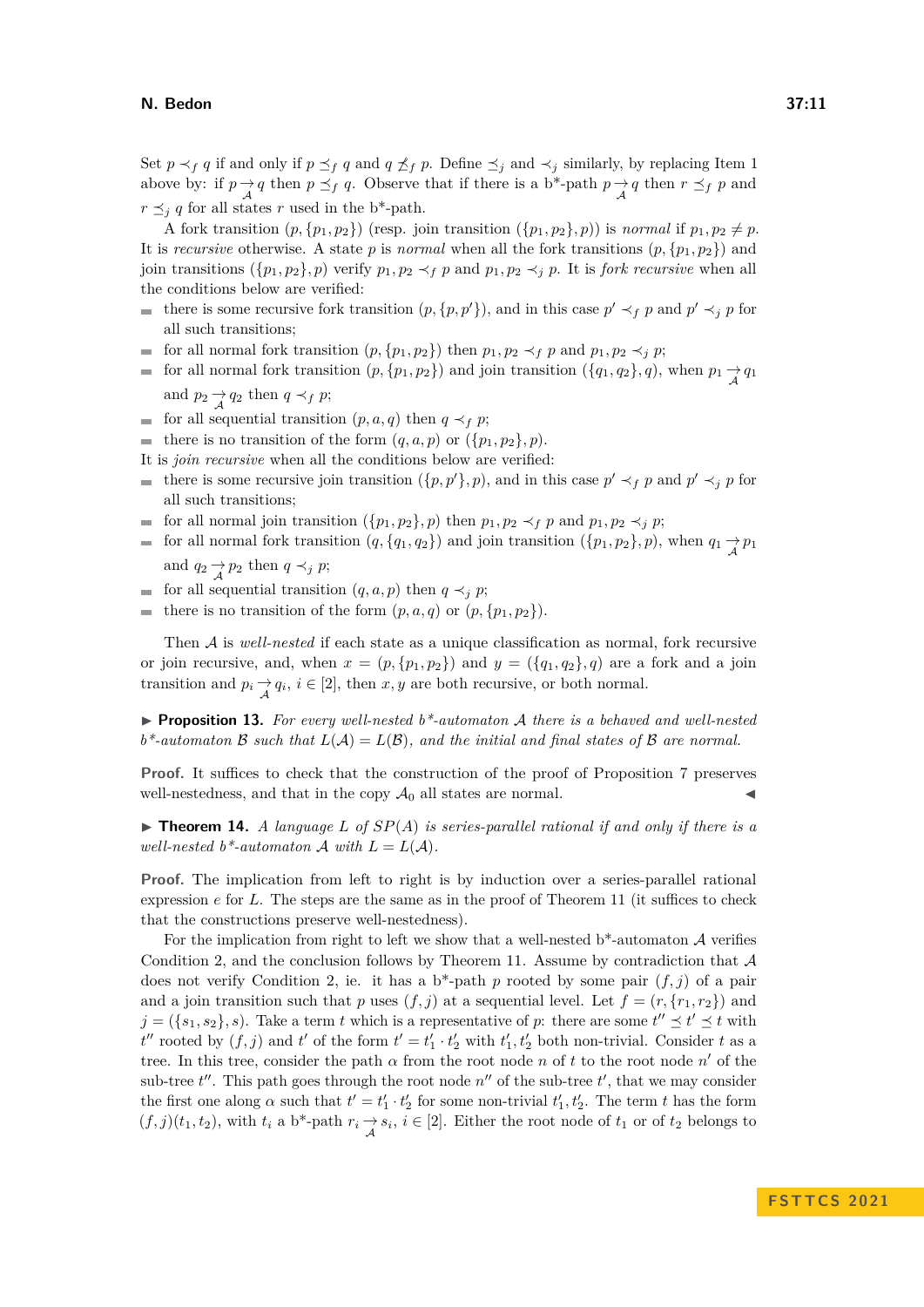## **37:12 Branching Automata and Pomset Automata**

 $\alpha$ , say wlog.  $t_1$ . If  $r_1 \prec_f r$  or  $s_1 \prec_i s$  we get a contradiction since  $x \preceq_f r_1$  and  $x \preceq_i s_1$  for all states *x* used in  $t_1$ , and thus for  $x = r$ . Thus  $r_1 = r$  and  $s_1 = s$ . This reasoning is true for all nodes of  $\alpha$  between  $n$  and  $n'$ . Thus  $t'_1$  and  $t'_2$  are respectively non-trivial b\*-paths  $r \rightarrow x$  and  $x \rightarrow s$  for some *x*, that can not use recursive fork or join transitions at the upper level, since there is no fork recursive state *y* and state *y'* such that  $y' \rightarrow y$ , and there is no join recursive state *y* and state *y'* such that  $y \rightarrow y'$ . Thus  $x \prec_f r$  and  $x \prec_j s$ . For all states *y* used in  $t'_1$  it holds  $y \leq_f r$ , and for all states *y* used in  $t'_2$  we have  $y \leq_f s$ . Assume first  $t''$  is a sub-term of  $t'_2$ . Then we have  $z \preceq_f x$  for all states *z* appearing in  $t'_2$ , in particular  $r \leq_f r$ , which is a contradiction. Thus *t*'' is a sub-term of  $t'_1$ . We have  $z \leq_f r$  for all states *z* appearing in  $t'_1$ , in particular  $s \leq_j x$ , which is again a contradiction.

**Example 15.** Figure [3](#page-11-0) represents a well-nested b\*-automaton  $\mathcal A$  obtained by induction on the series-parallel rational expression  $e = ((a \parallel b)^*)^{\circledast}$  following the steps of the proof of Theorem [14.](#page-10-0) Note that it is misbehaved since for example 1 is initial,  $1 \frac{a||b}{\lambda} 8$  and because of the join transition  $({2, 8}, 8)$ . The only fork recursive state is 1, the only join recursive state is 8, and all other states are normal.

<span id="page-11-0"></span>

**Figure 3** On the left, a well-nested b<sup>\*</sup>-automaton A with  $L(\mathcal{A}) = ((a \parallel b)^*)^*$ . It has 6 fork transitions  $f_1 = (1, {3, 4})$ ,  $f_2 = (1, {1, 2'})$ ,  $f_3 = (2, {3, 4})$ ,  $f_4 = (7, {3, 4})$ ,  $f_5 = (2', {3', 4'})$ ,  $f_6 = (7', {3', 4'})$ , 4 join transitions  $j_1 = ({5, 6}, 8)$ ,  $j_2 = ({7', 8}, 8)$ ,  $j_3 = ({5, 6}, 7)$ ,  $j_4 = ({2', 8}, 8)$ ,  $j_5 = (\{5', 6'\}, 7')$ . On the right top, a diagram of the preorder  $\preceq_f$  over the states of A. On the right bottom, a diagram of  $\preceq_j$ .

# **6 Conclusion**

We have compared branching versus p-automata. When they are defined in the most general manner, they have the same expressive power which corresponds to that of context-free grammars, or equivalently, to series-parallel rational expressions with additional  $L \circ_{\xi} L'$ and  $L^{*ξ}$  operations that enable respectively substitutions and iterated substitutions. As consequences of the equivalence between b\*-automata and context-free grammars questions such as "Is a  $b^*$ -regular language b-regular, or series-parallel rational?" are undecidable.